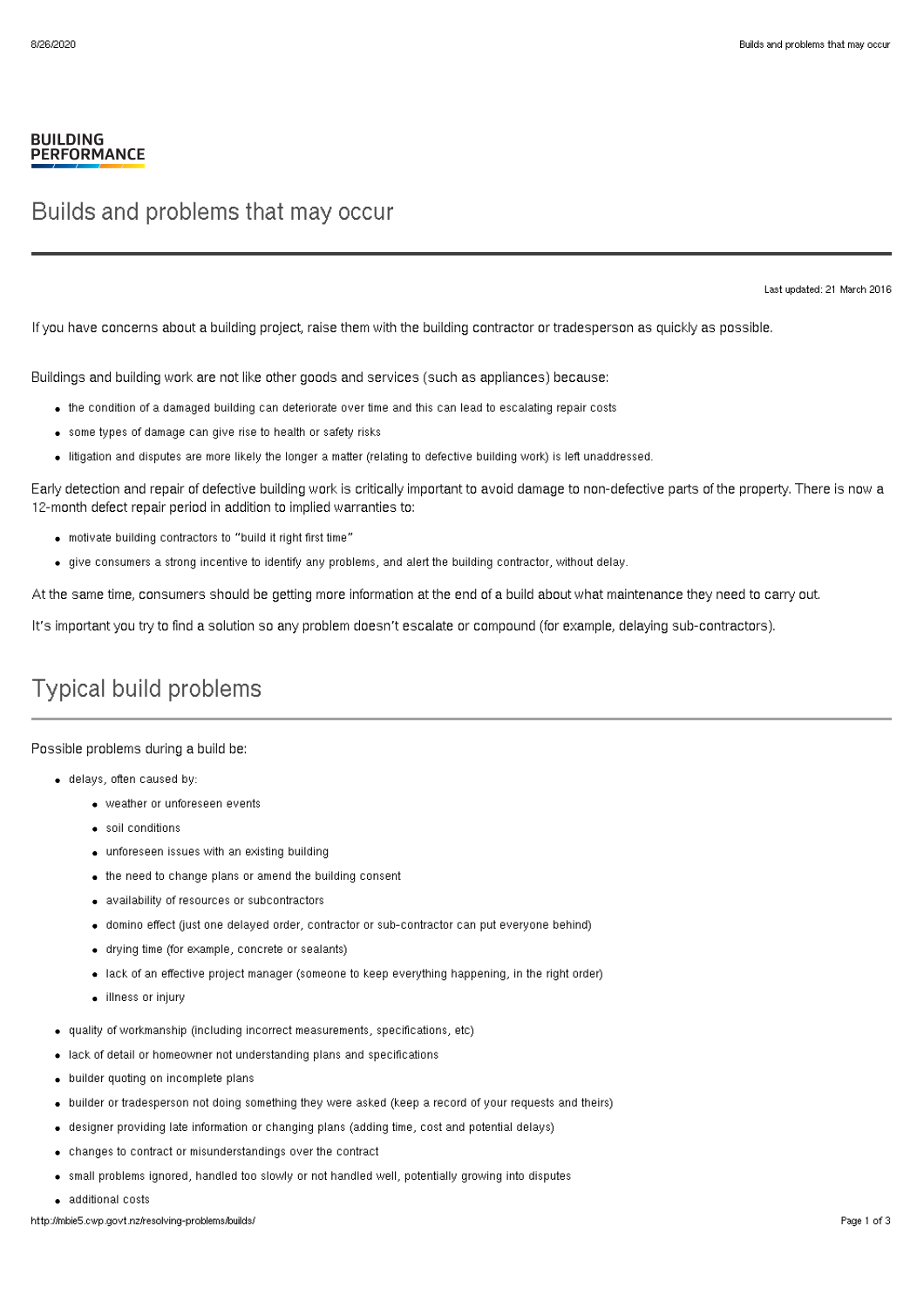- final costs arriving late (and contract price not fixed or guaranteed)
- plans changed without owner (or project manager) approval, throwing out timeframes, costs or building inspections
- failure to follow the plans or specifications
- building firm goes out of business.

If you're the client, document any conversations or key dates – keep a build diary so you have something to refer back to (even if you're already underway you can do this). Ask questions if you have them and learn about the building process.

Getting started [\(https://www.building.govt.nz/getting-started/\)](http://mbie5.cwp.govt.nz/getting-started/) includes information for homeowners, including stages of the process and some tips.

Your main contractor should keep you informed as the design or build work progresses. They should also let you know if anything needs to be done differently to the plans and what the implications will be to the time and cost of the project.

Ask your builder to talk or walk you through the build as it develops so you can understand how it is progressing. You can discuss the quality of the work at the same time.

It should be much easier (and more time and cost effective) to discuss any issues or the need to repair any defective work or products during the project. If you wait until the end of the project, your builder or tradesperson may have moved on to another project. You could also agree with them a date to return and resolve any problems.

How to identify defects [\(https://www.building.govt.nz/projects-and-consents/sign-off-and-maintenance/completing-your-project/how-to-identify](http://mbie5.cwp.govt.nz/projects-and-consents/sign-off-and-maintenance/completing-your-project/how-to-identify-defects/)defects/) includes our Guide to tolerances, materials and workmanship.

Implied warranties and defects [\(https://www.building.govt.nz/projects-and-consents/why-contracts-are-valuable/implied-warranties-and-defects/\)](http://mbie5.cwp.govt.nz/projects-and-consents/why-contracts-are-valuable/implied-warranties-and-defects/) is an overview of some consumer protection measures.

Completing your project [\(https://www.building.govt.nz/projects-and-consents/sign-off-and-maintenance/completing-your-project/\)](http://mbie5.cwp.govt.nz/projects-and-consents/sign-off-and-maintenance/completing-your-project/) includes information contractors need to give clients.

Complain about a building practitioner [\(https://www.building.govt.nz/resolving-problems/resolution-options/formal-complaints/complain-about-a](http://mbie5.cwp.govt.nz/resolving-problems/resolution-options/formal-complaints/complain-about-a-building-practitioner/)building-practitioner/) has information about various formal complaint procedures.

## When contractors fail financially

If your main contractor or a sub-contractor goes broke (such as liquidation, receivership or bankruptcy) you could be out-of-pocket, with unresolved defects or an unfinished house.

If your contractor is a member of a trade group you may be able to pursue any guarantees or warranties they provide (for example, Certified Builders Association of New Zealand or Registered Master Builders). You should check what rights these warranties or guarantees establish in the case of insolvency before entering into the contract.

Depending on the type of business, you could become one of a number of unsecured creditors waiting for a portion of any payout (often receiving nothing, or only a small percentage of what you might be due, depending on the contractor's assets). Pay attention to any information from liquidators or receivers and respond to any communication as you will need to apply to be included as a creditor.

You could use the Personal Property Securities Register administered by the Companies Office as part of assessing a debtor's potential level of risk. You can search the Personal Property Securities Register before entering into a contractual relationship.

You can read more on the Personal Property Securities Register [\(https://ppsr.companiesoffice.govt.nz/\)](https://ppsr.companiesoffice.govt.nz/) website, administered by the Companies Office.

You might be able to pursue the matter through the courts but you should seek legal advice first.



**MINISTRY OF BUSINESS, INNOVATION & EMPLOYMENT** HĪKINA WHAKATUTUKI

New Zealand Government

This information is published by the Ministry of Business, Innovation and Employment's Chief Executive. It is a general guide only and, if used, does not relieve any person of the obligation to consider any matter to which the information relates according to the circumstances of the particular case. Expert advice may be required in specific circumstances. Where this information relates to assisting<br>Page 2 of 3 http://mbie5.cwp.govt.nz/resolving-problems/builds